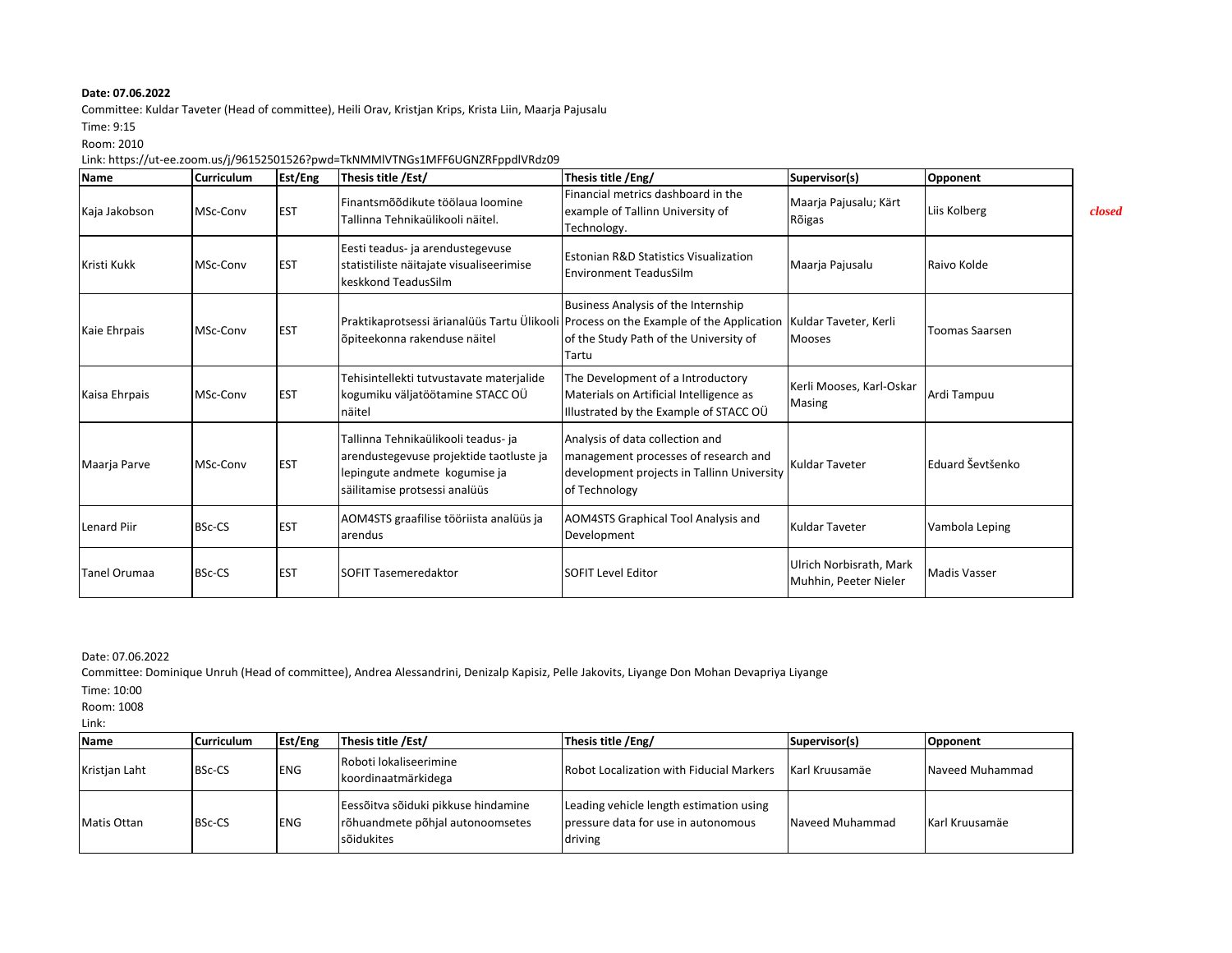| <b>Anton Slavin</b> | <b>BSc-CS</b> | <b>ENG</b> | Delta Wi-Fi positsioneerimise süsteem                                                                                                                  | Delta Wi-Fi Positioning System                                                                                   | Danielle Melissa Morgan           | Mozhgan<br>Pourmoradnasseri |        |
|---------------------|---------------|------------|--------------------------------------------------------------------------------------------------------------------------------------------------------|------------------------------------------------------------------------------------------------------------------|-----------------------------------|-----------------------------|--------|
| Anna Shamritskaya   | MA-ITM        | <b>ENG</b> | Infoturbe hindamine idufirmas                                                                                                                          | Information security assessment in a start- Mari Seeba (online)<br>up                                            | Raimundas Matulevičius            | Juliia Trabskaja            |        |
| Agnes Luhtaru       | MSc-CS        | <b>ENG</b> | Grammatiliste vigade parandamise<br>meetodid väheste ressurssidega keeltele<br>- sünteetilistel andmetel eeltreenimine<br>ia ühokoolna zara shat tõlga | Low-Resource Grammatical Error<br>Correction via Synthetic Pre-training and<br>Monolingual Zero-shot Translation | Mark Fišel                        | <b>Eduard Barbu</b>         |        |
| Ksenija Leshchenko  | MSc-SE        | <b>ENG</b> | Toodangukõlbulik masinõpperaamistik                                                                                                                    | Production-Ready Machine Learning<br>Framework                                                                   | Karl-Oskar Masing, Raivo<br>Kolde | Pelle Jakovits              | closed |

Committee: Elena Sügis (Head of committee), Eduard Ševtšenko, Kairit Sirts, Jakob Mass, Jürmo Mehine

Time: 9:15

Room: 2034

## Link: https://ut-ee.zoom.us/j/92224909989?pwd=WUdiRGF6SnRPM0hRVzNlSStyRGJoUT09

| <b>Name</b>                      | <b>Curriculum</b> | Est/Eng    | Thesis title /Est/                                                                                    | Thesis title /Eng/                                                                                                                            | Supervisor(s)         | Opponent            |        |
|----------------------------------|-------------------|------------|-------------------------------------------------------------------------------------------------------|-----------------------------------------------------------------------------------------------------------------------------------------------|-----------------------|---------------------|--------|
| Anita Sarv (end.<br>Scharonberg) | BSc-CS            | <b>EST</b> | Mitmefaktorilise autentimise<br>rakendamine Eesti Pangas                                              | Implementation of multifactor<br>authentication in Bank of Estonia                                                                            | Toomas Krips          | Jürmo Mehine        | closed |
| Erik Kim                         | <b>BSc-CS</b>     | <b>EST</b> | Kuidas mõjutab mobiiliäpi<br>arendusraamistiku valik arendusprotsessi<br>ja lõpptoodet? Juhtumiuuring | How does the choice of the mobile<br>application development framework<br>affect the development process and the<br>end product? A case study | Kristiina Rahkema     | Jakob Mass          |        |
| Ludvig Leis                      | MSc-DS            | <b>EST</b> | Diginoodistuse sarnaste järgnevuste<br>tuvastamine ja visualiseerimine                                | Identification and Visualization of Similar<br>Sequences in Digital Sheet Music                                                               | Sven Aller            | Mark Fišel          |        |
| <b>Kristin Petersel</b>          | MSc-DS            | <b>EST</b> | l Finantsteemaliste artiklite lihtsustamine                                                           | Simplification of Finance Articles                                                                                                            | Mark Fišel, Lehar Oha | <b>Siim Orasmaa</b> |        |
| <b>Mait Lindpere</b>             | MSc-Conv          | <b>EST</b> | Loomuliku keele töötlemise algoritmide<br>Ikasutamine muusikasarnasuse leidmisel                      | Using natural language processing<br>algorithms to find musical similarity                                                                    | Anna Aljanaki         | Anne Villems        |        |

Date: 07.06.2022

Committee: Piret Luik (Head of committee), Lidia Feklistova, Tauno Palts, Mirjam Paales, Jaanus Jaggo

Time: 10:00

Room: 2045

Link: https://ut-ee.zoom.us/j/98847330177?pwd=SEthcjkyMGtWUTBnRUN5NnZxSTZrUT09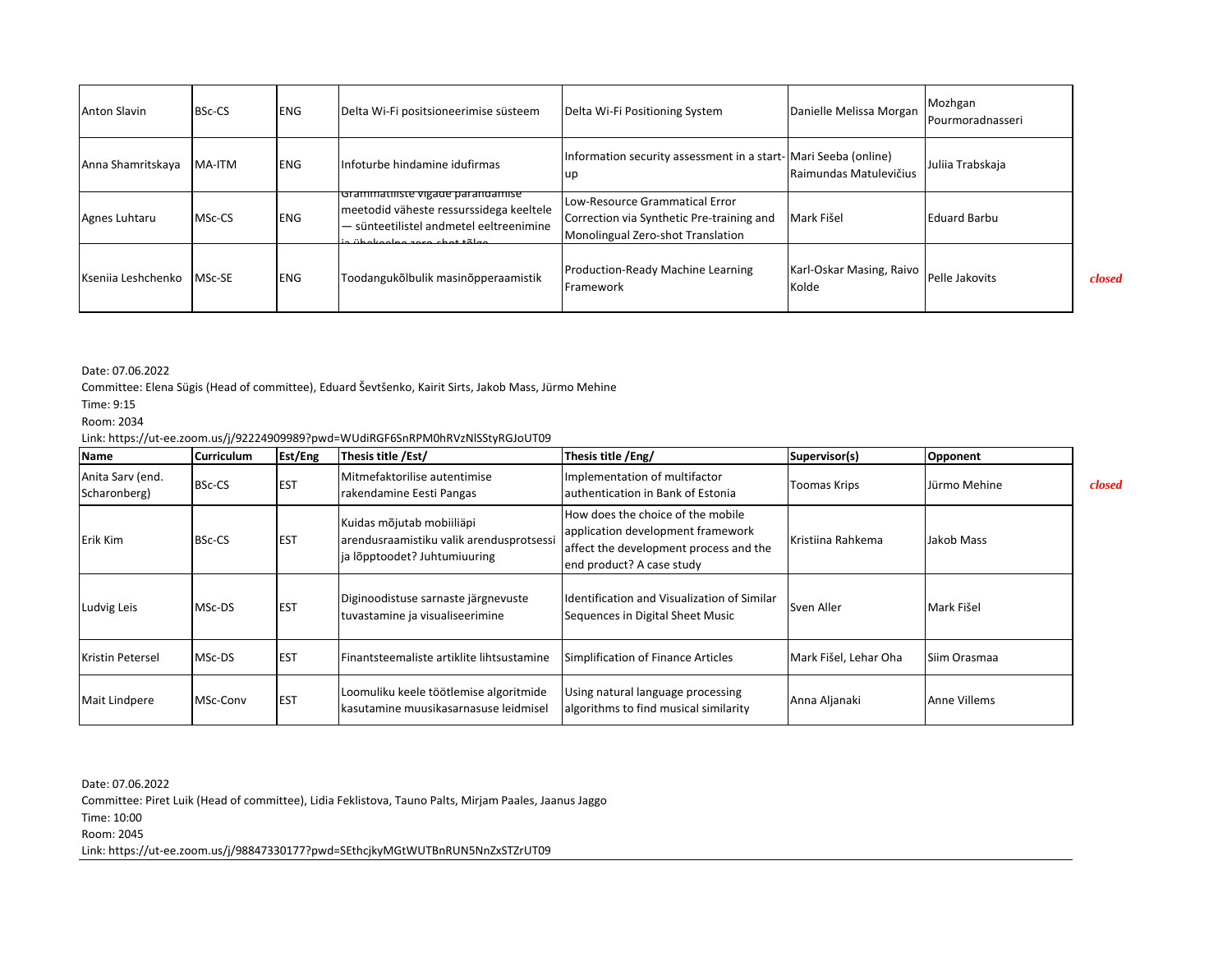| <b>Name</b>         | <b>Curriculum</b> | Est/Eng    | Thesis title /Est/                                                                                        | Thesis title /Eng/                                                                                                           | Supervisor(s)                             | Opponent           |
|---------------------|-------------------|------------|-----------------------------------------------------------------------------------------------------------|------------------------------------------------------------------------------------------------------------------------------|-------------------------------------------|--------------------|
| <b>Triinu Aug</b>   | <b>BSc-CS</b>     | <b>EST</b> | Kontrolltööde koostamise ja hindamise<br>juhendite loomine Tartu Ülikooli<br>kursusele "Programmeerimine" | Creating Instructions for Compiling and<br>Grading Tests for the Course "Computer<br>Programming" at the University of Tartu | <b>Tauno Palts</b>                        | <b>Helle Hein</b>  |
| Randolf Otsepp      | <b>BSc-CS</b>     | <b>EST</b> | Tallinna avaliku korra ja heakorra<br>järelevalve teostamise protsesside<br>digitaliseerimine             | Digitalizing Public Order and Property<br>Maintenance Supervision Processes in<br>Tallinn                                    | Lidia Feklistova                          | <b>Helle Hein</b>  |
| Karolin Kivilaan    | <b>BSc-CS</b>     | <b>EST</b> | Murelahendajate koostamine Tartu<br>Ülikooli kursuse "Sissejuhatus<br>andmebaasidesse" jaoks              | Troubleshooters for the Course<br>.Introduction to Databases" at the<br>University of Tartu                                  | Piret Luik, Marina Lepp                   | Lidia Feklistova   |
| Taniel Saarevet     | <b>BSc-CS</b>     | <b>EST</b> | Koduülesannete ja murelahendajate<br>loomine kursusele "Introduction to<br>Programming"                   | Creating homework assignments and<br>troubleshooters for "Introduc-tion to<br>Programming" course                            | Marina Lepp, Reelika<br>Suviste           | <b>Mark Muhhin</b> |
| <b>Mattias Sokk</b> | <b>BSc-CS</b>     | <b>EST</b> | Veebirakenduse loomine<br>informaatikaviktoriinile Kobras                                                 | Creating a web application for challenge<br>on informatics Kobras                                                            | Lidia Feklistova                          | Ahto Truu          |
| Marge Seppo         | <b>BSc-CS</b>     | <b>EST</b> | Tüdrukute osalemise suurendamine<br>informaatikaõppes                                                     | Increasing the Participation of Girls in the<br><b>Studies of Computer Science</b>                                           | <b>Tauno Palts</b>                        | Reelika Suviste    |
| <b>Maret Vaabel</b> | MSc-Conv          | <b>EST</b> | Veebipõhiste õppematerjalide<br>kasutusjuhendid distantsõppe<br>toetamiseks                               | User Guides for Online Learning Materials<br>to Support Distance Learning                                                    | Piret Luik. Reelika Suviste lAnne Villems |                    |

Committee: Vesal Vojdani (Head of committee), Ahti Põder, Madis Vasser, Jaan Janno, Heidi Meier

Time: 9:15

Room: 2048

Link: https://ut-ee.zoom.us/j/96175095743?pwd=aU9FeWhCUWp1S0FHdFk3YlR6eklZZz09

| <b>Name</b>           | <b>Curriculum</b> | Est/Eng    | Thesis title /Est/                                                                                         | Thesis title /Eng/                                                                                                            | Supervisor(s)                     | <b>Opponent</b>      |
|-----------------------|-------------------|------------|------------------------------------------------------------------------------------------------------------|-------------------------------------------------------------------------------------------------------------------------------|-----------------------------------|----------------------|
| Janeli Õun            | MSc-Conv          | <b>ENG</b> | <b>Testing Estonian Scientific Computing</b><br>Infrastructure Self-Service in Cypress<br>Framework        | Eesti Teadusarvutuste Infrastruktuuri<br>iseteeninduse testimine Cypress<br>raamistikus                                       | Ilja Livenson, Viktor<br>Mirieiev | Vesal Voidani        |
| <b>Vilve Roosioks</b> | MSc-Conv          | <b>EST</b> | <b>EstNLTK kasutamise võimalused</b><br>leestikeelsete ülesannete hindamisel<br>eksamite infosüsteemis EIS | Possibilities for Using EstNLTK in Assessing<br>Estonian-language Tasks in The<br><b>Examination Information System (EIS)</b> | Heili Orav                        | Kais Allkivi-Metsoja |